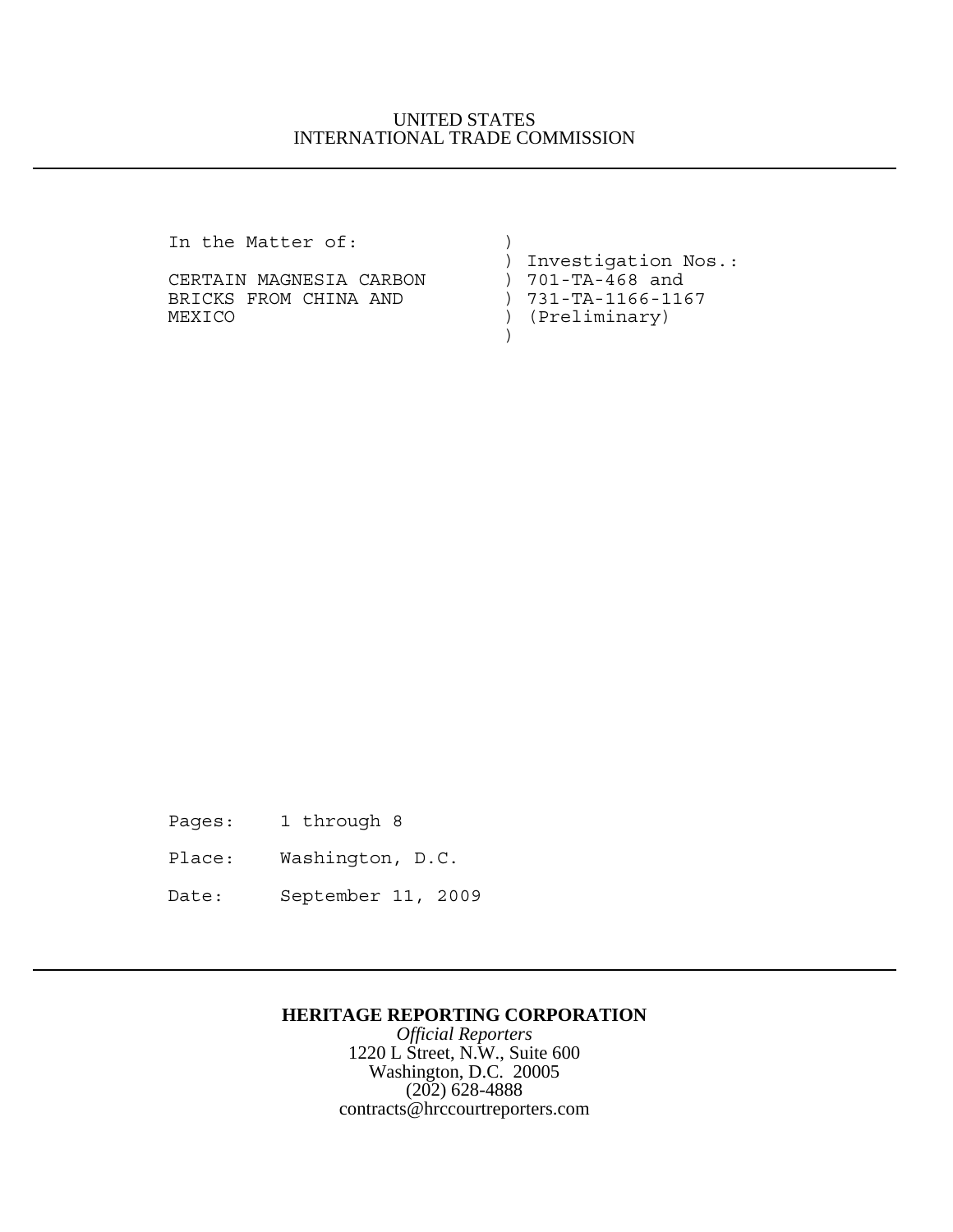### THE UNITED STATES INTERNATIONAL TRADE COMMISSION

| In the Matter of:       |                            |
|-------------------------|----------------------------|
|                         | ) Investigation Nos.:      |
| CERTAIN MAGNESIA CARBON | ) 701-TA-468 and           |
| BRICKS FROM CHINA AND   | $) 731 - TA - 1166 - 1167$ |
| MEXICO                  | ) (Preliminary)            |
|                         |                            |

Friday, September 11, 2009

Main Hearing Room 101 U.S. International Trade Commission 500 E Street, S.W. Washington, D.C.

The meeting commenced, pursuant to notice, at 11:00 a.m., before the Commissioners of the United States International Trade Commission, the Honorable DANIEL R. PEARSON, Vice Chairman, presiding.

APPEARANCES:

On Behalf of the International Trade Commission:

Commissioners:

SHARA L. ARANOFF, CHAIRMAN (via telephone) DANIEL R. PEARSON, VICE CHAIRMAN (presiding) DEANNA TANNER OKUN, COMMISSIONER CHARLOTTE R. LANE, COMMISSIONER IRVING A. WILLIAMSON, COMMISSIONER DEAN A. PINKERT, COMMISSIONER

BILL BISHOP, HEARINGS AND MEETINGS COORDINATOR SHARON BELLAMY, HEARINGS AND MEETINGS ASSISTANT

> Heritage Reporting Corporation (202) 628-4888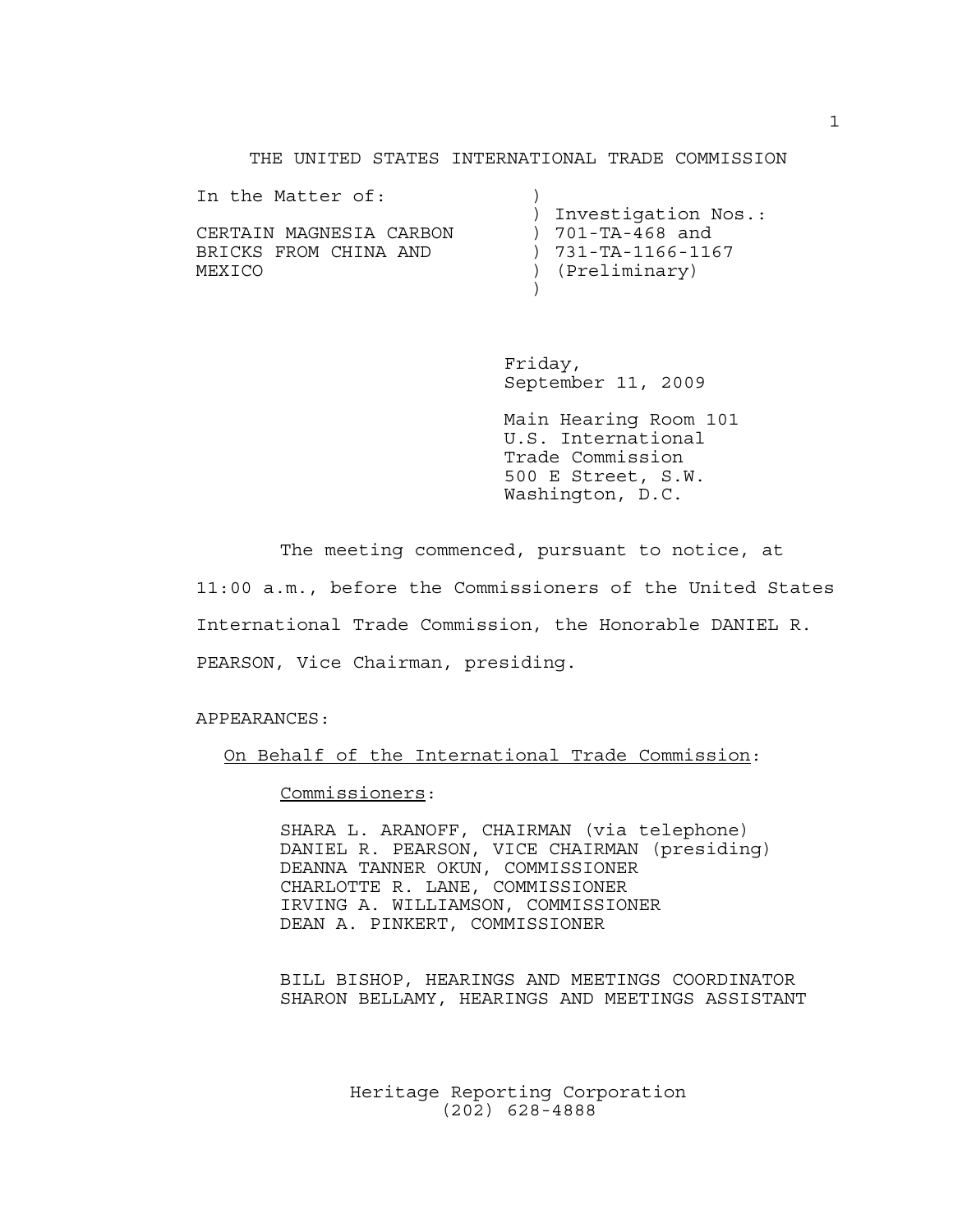Staff:

BETSY HAINES, INVESTIGATOR VINCENT DESAPIO, INTERNATIONAL TRADE ANALYST MICHELLE KOSCIELSKI, INTERNATIONAL TRADE ANALYST JAMES FETZER, ECONOMIST CHARLES YOST, ACCOUNTANT/AUDITOR MICHAEL HALDENSTEIN, ATTORNEY JAMES MCCLURE, SUPERVISORY INVESTIGATOR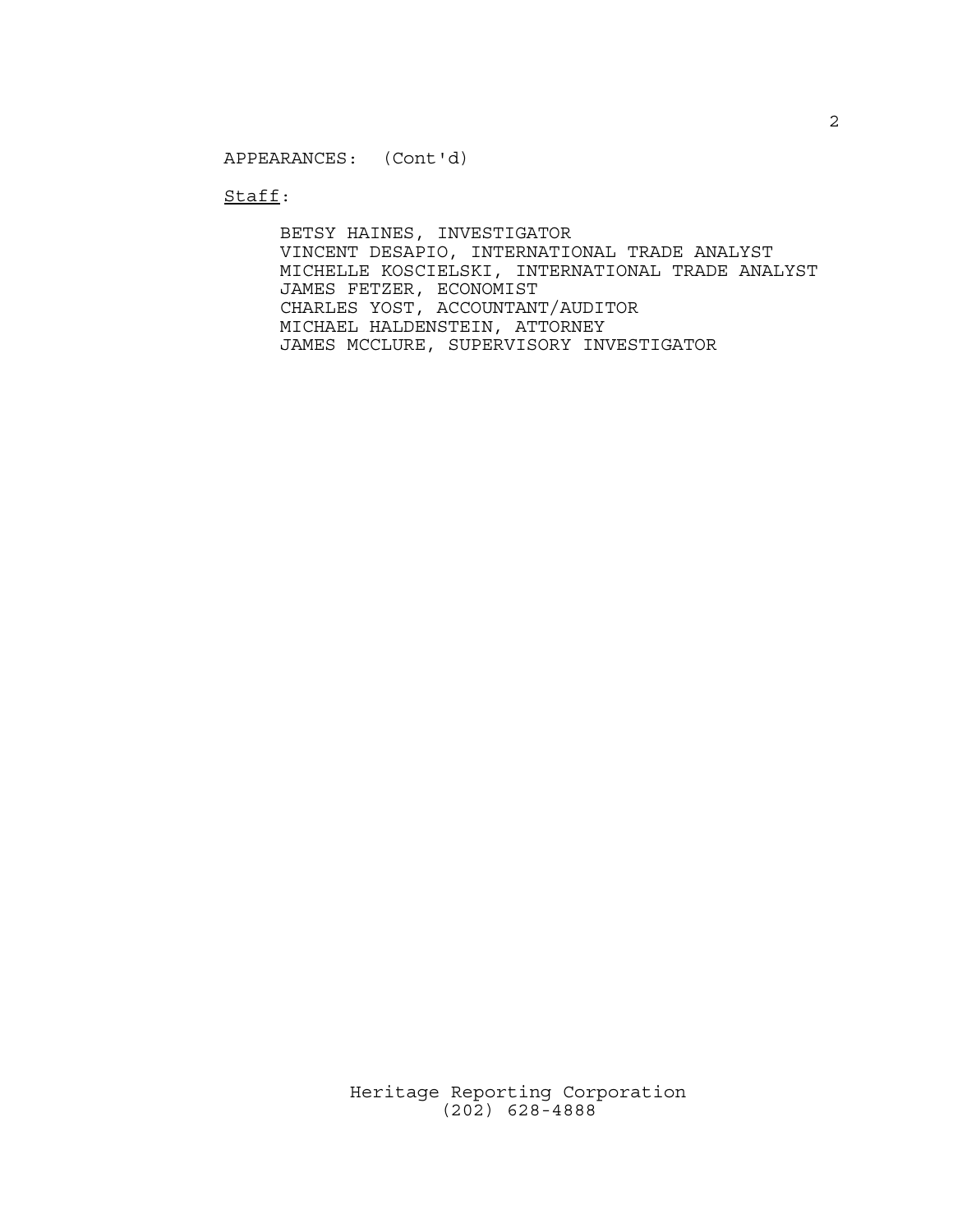# $\underline{\texttt{I}} \ \underline{\texttt{N}} \ \underline{\texttt{D}} \ \underline{\texttt{E}} \ \underline{\texttt{X}}$

| Meeting Called to Order                                                                                                                  | 4 |
|------------------------------------------------------------------------------------------------------------------------------------------|---|
| Agenda for Future Meeting:<br>none                                                                                                       | 4 |
| Minutes: August 21, 2009                                                                                                                 | 4 |
| Ratification List: 09-016                                                                                                                | 4 |
| Inv. Nos. 701-TA-468 and 731-TA-1166-1167<br>(Preliminary) (Certain Magnesia Carbon Bricks from<br>China and Mexico) - briefing and vote | 4 |
| Outstanding Action Jackets:<br>none                                                                                                      | 4 |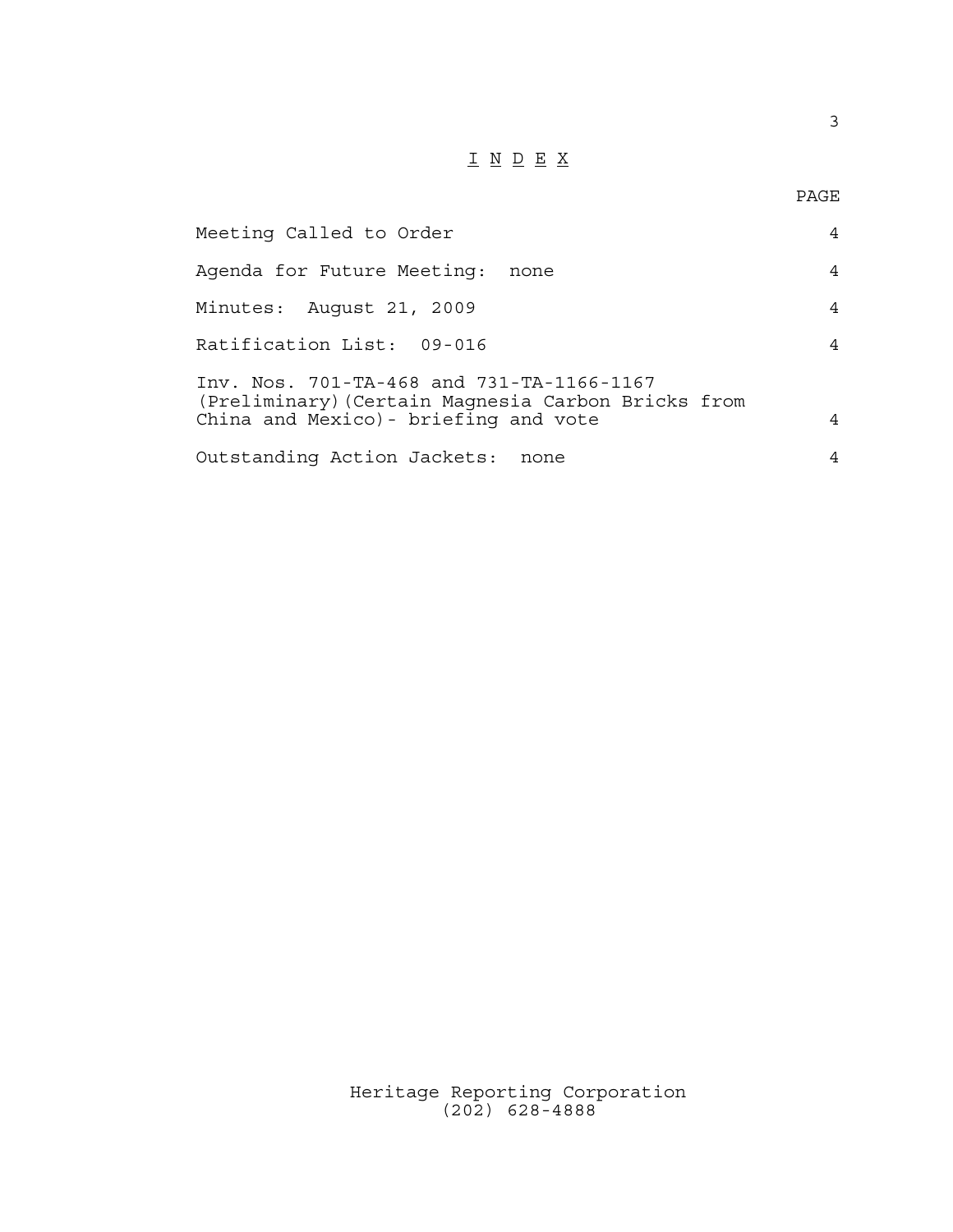| $\mathbf 1$    | $\underline{P} \underline{R} \underline{O} \underline{C} \underline{E} \underline{E} \underline{D} \underline{I} \underline{N} \underline{G} \underline{S}$ |
|----------------|-------------------------------------------------------------------------------------------------------------------------------------------------------------|
| $\overline{2}$ | (11:00 a.m.)                                                                                                                                                |
| 3              | VICE CHAIRMAN PEARSON: Good morning. This                                                                                                                   |
| $\overline{4}$ | meeting of the U.S. International Trade Commission                                                                                                          |
| 5              | will now come to order.                                                                                                                                     |
| 6              | Welcome to Chairman Aranoff, who is                                                                                                                         |
| 7              | participating by telephone.                                                                                                                                 |
| 8              | CHAIRMAN ARANOFF: Good morning.                                                                                                                             |
| 9              | VICE CHAIRMAN PEARSON: I understand that                                                                                                                    |
| 10             | there are no objections, no agendas for future                                                                                                              |
| 11             | meetings, maybe no objections either. There are no                                                                                                          |
| 12             | agendas for future meetings or outstanding action                                                                                                           |
| 13             | jackets to consider. Is there any objection to                                                                                                              |
| 14             | approval of the minutes of August 21, 2009, or                                                                                                              |
| 15             | Ratification List 01-016?                                                                                                                                   |
| 16             | (No response.)                                                                                                                                              |
| 17             | VICE CHAIRMAN PEARSON: Hearing none, they                                                                                                                   |
| 18             | are approved.                                                                                                                                               |
| 19             | Next we turn to the vote in Investigation                                                                                                                   |
| 20             | Nos. 701-TA-468 and 731-TA-1166 and 1167 (Preliminary)                                                                                                      |
| 21             | (Certain Magnesia Carbon Bricks from China and                                                                                                              |
| 22             | Mexico).                                                                                                                                                    |
| 23             | Welcome to Mr. McClure and the staff who                                                                                                                    |
| 24             | participated in these investigations.                                                                                                                       |
| 25             | Are there any questions for the staff?                                                                                                                      |
|                | Heritage Reporting Corporation<br>$(202)$ 628-4888                                                                                                          |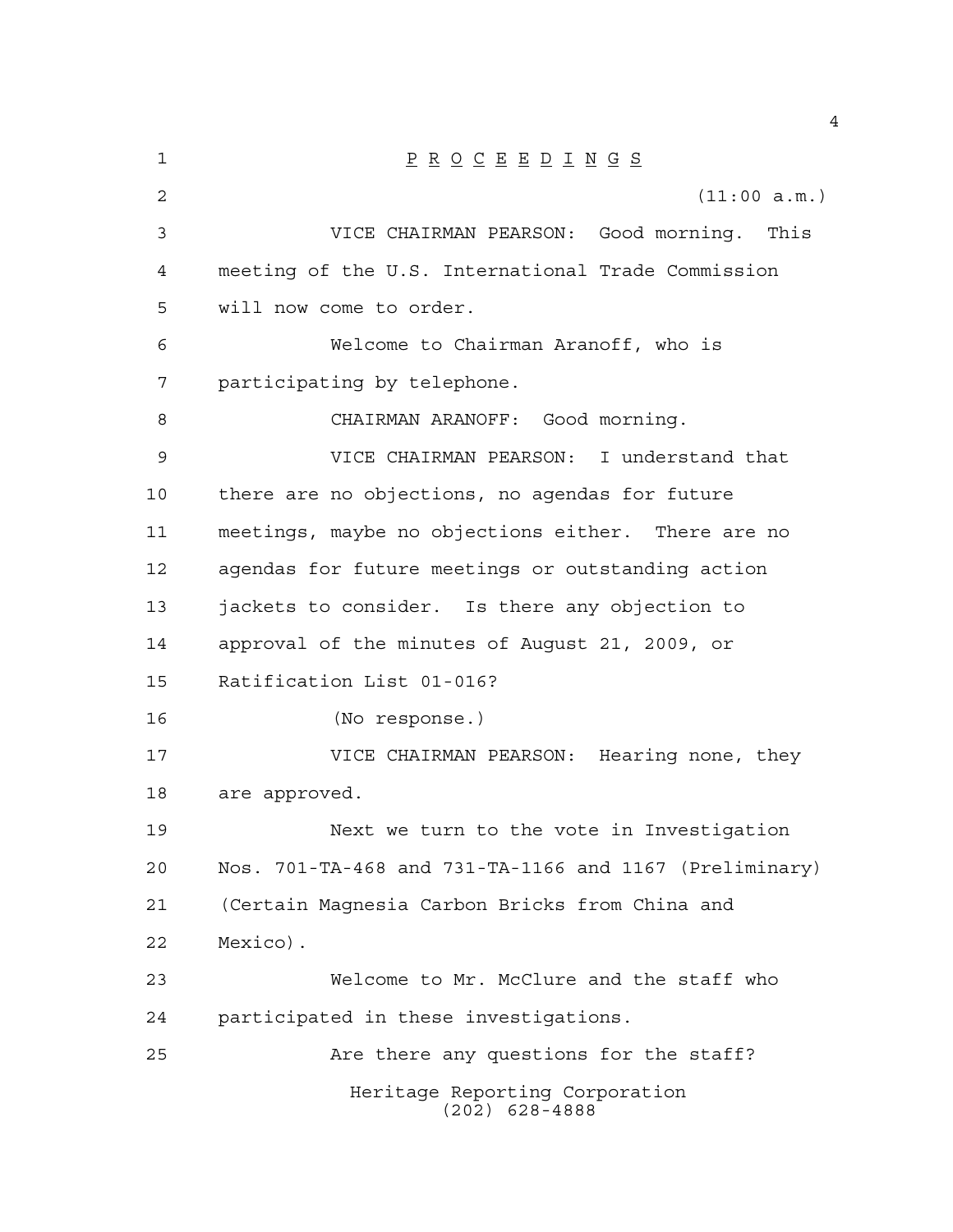Heritage Reporting Corporation (202) 628-4888 COMMISSIONER PINKERT: Mr. Vice Chairman, do we have any new staff or folks with new positions on staff assigned to this case? VICE CHAIRMAN PEARSON: Indeed we do, and there may be an acknowledgment of that a bit later. Is there any objection? Oh, let's see. Are there any additions or corrections to the staff report? Did I ask that already? No, okay. MR. MCCLURE: Jim McClure, Office of Investigations. Mr. Vice Chairman, there is one revision to the report as contained in Office of Investigations Memorandum Inv. GG-077 dated September 8, 2009. VICE CHAIRMAN PEARSON: Is there any objection to approval of the staff report as revised? (No response.) VICE CHAIRMAN PEARSON: Hearing none, it is approved. Mr. Secretary, will you please call the roll? MR. BISHOP: Commissioner Lane. COMMISSIONER LANE: I vote in the affirmative. MR. BISHOP: Commissioner Williamson. COMMISSIONER WILLIAMSON: I vote in the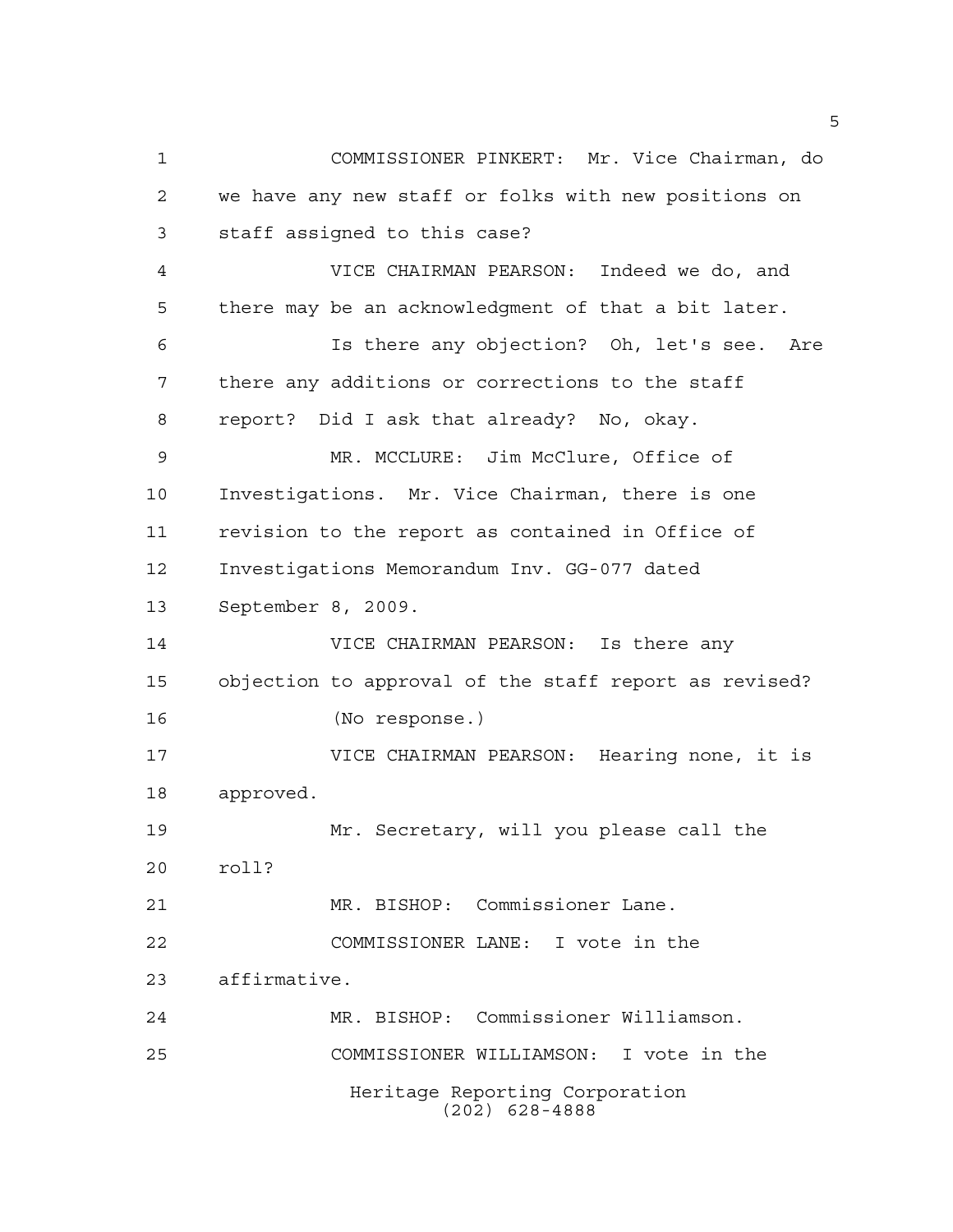affirmative.

Heritage Reporting Corporation (202) 628-4888 MR. BISHOP: Commissioner Pinkert. COMMISSIONER PINKERT: I vote in the affirmative. MR. BISHOP: Commissioner Aranoff. CHAIRMAN ARANOFF: With respect to imports from China, I vote in the affirmative on the basis of threat. With respect to imports from Mexico, I vote in the negative. MR. BISHOP: Commissioner Pearson. VICE CHAIRMAN PEARSON: With respect to China, I vote affirmative threat. With respect to Mexico, I vote in the negative. MR. BISHOP: Commissioner Okun. COMMISSIONER OKUN: With respect to imports from China, I make an affirmative threat determination. With respect to imports from Mexico, I make a negative determination. MR. BISHOP: Mr. Chairman, the Commission has reached affirmative determinations. VICE CHAIRMAN PEARSON: Thank you, Mr. Secretary. Further information regarding these determinations will be available in the press release. Commissioners' opinions currently are scheduled to be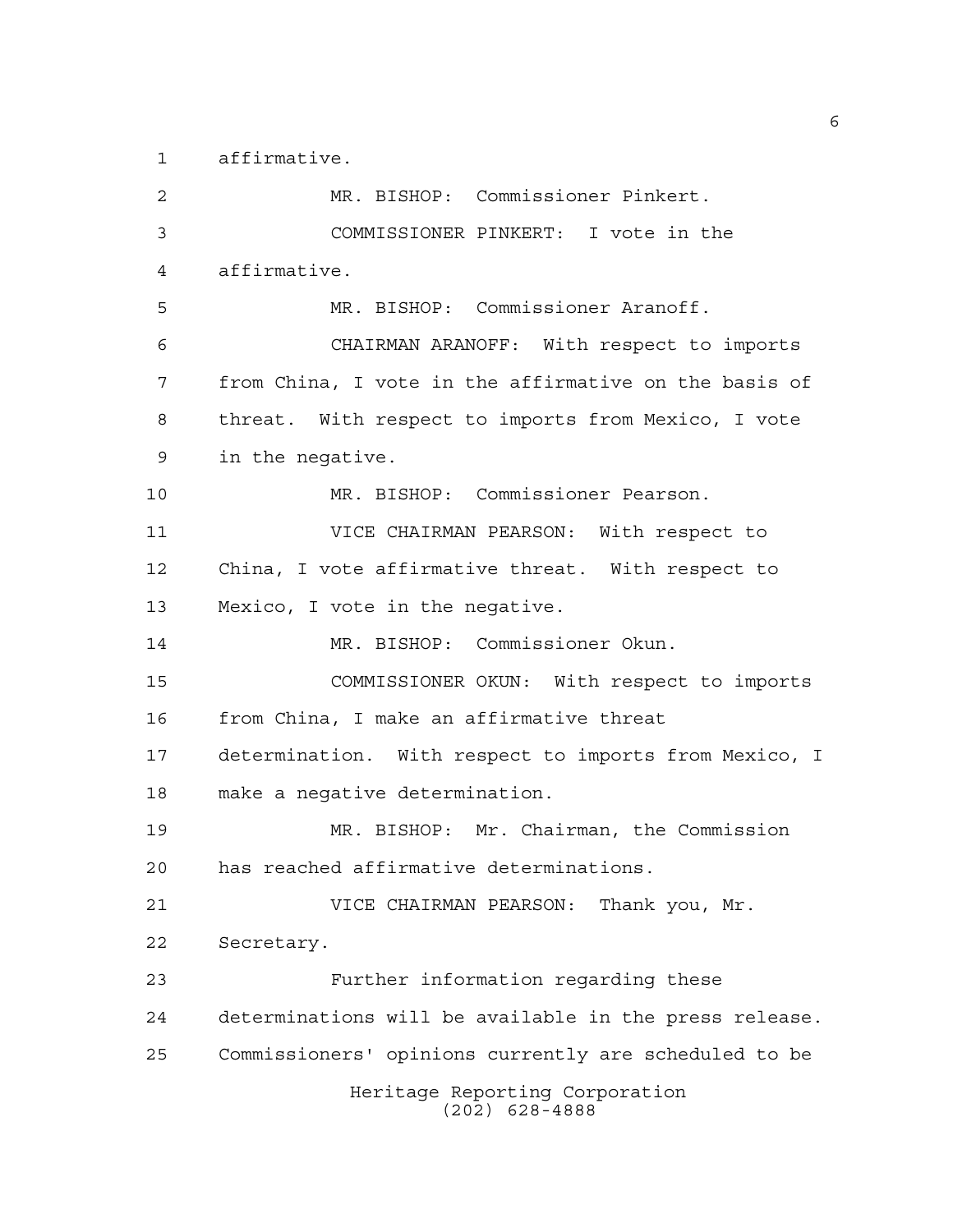transmitted to the Department of Commerce on or before September 21, 2009.

 Thank you to all the staff who participated in these investigations.

 Before we adjourn, I would like to congratulate Cathy DeFilippo, who has been selected as the new Director of the Office of Investigations. On behalf of the Commission, I congratulate Ms. DeFilippo on her appointment. The Commission looks forward to working with her for many years to come.

11 12 I also would like to express sincere thanks on behalf of the entire Commission to John Ascienzo for his fine leadership as the acting Director of Investigations during the selection and transition process.

 Are there any other comments or observations? COMMISSIONER PINKERT: No further questions.

 VICE CHAIRMAN PEARSON: Okay, just a word to the Chairman. You can see how dangerous it is for you to be gone. But, seeing that there is no other business before the Commission, this meeting is adjourned.

Heritage Reporting Corporation (Whereupon, at 11:05 a.m., the meeting in the above-entitled matter was adjourned.)

(202) 628-4888